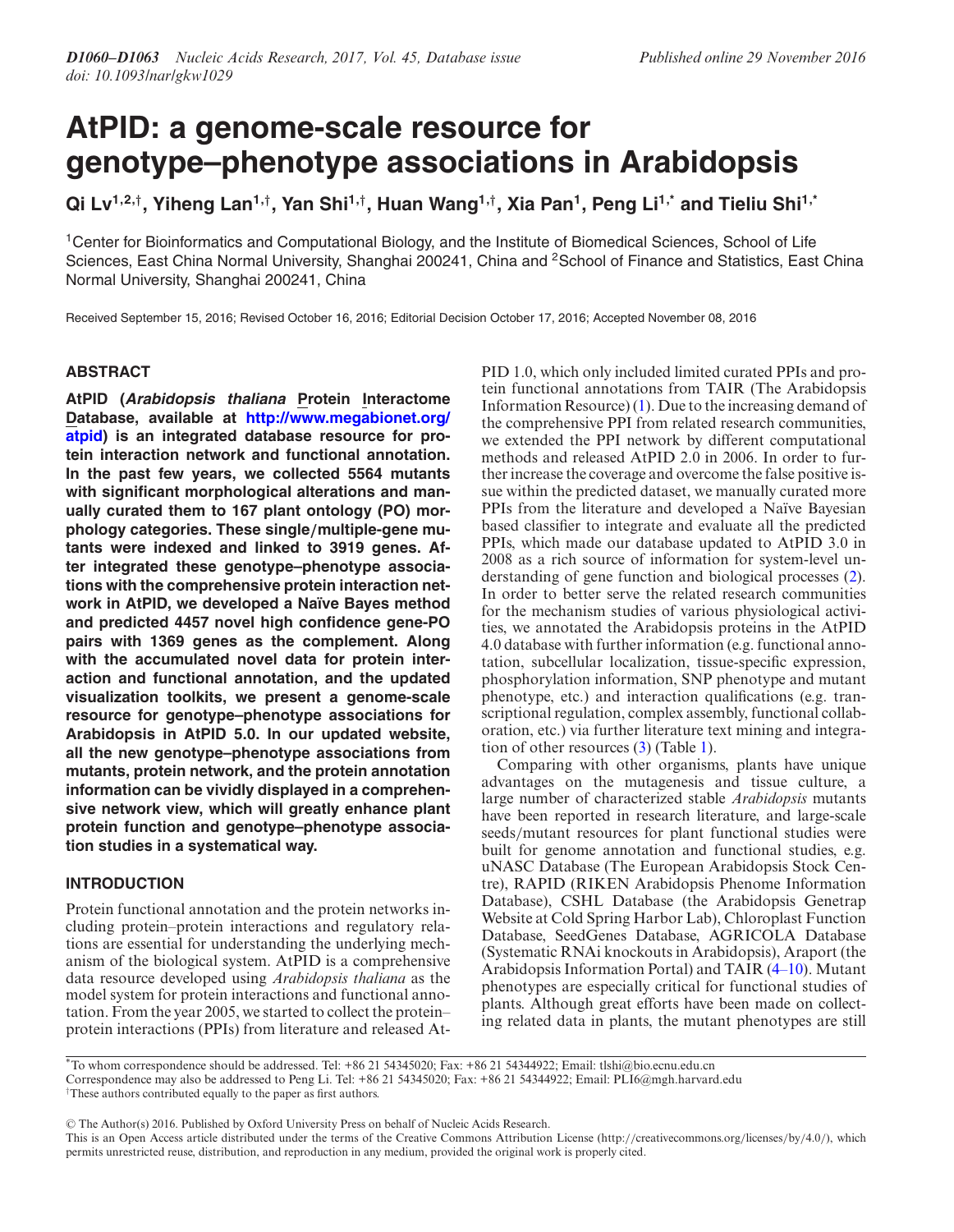|                                  | Function annotation                  |                                     |                                               |                                   | Molecule interaction |                   |                                           |                                             |
|----------------------------------|--------------------------------------|-------------------------------------|-----------------------------------------------|-----------------------------------|----------------------|-------------------|-------------------------------------------|---------------------------------------------|
| The version of<br>AtPID          | Protein<br>functional<br>description | Subcellular<br>localization         | Mutant                                        | Phenotype<br>annotation           | Curated PPIs         | Predicted PPIs    | Curated<br>transcriptional<br>regulations | Predicted<br>transcriptional<br>regulations |
| AtPID $3(2)$<br>AtPID 4(3)       | 32 000<br>40 000                     | $\overline{\phantom{a}}$<br>10 4 29 | 5121 mutants,                                 | -<br>$\equiv$                     | 4666<br>5565         | 23 39 6<br>98 174 | $\overline{\phantom{a}}$<br>8070          | $\overline{\phantom{a}}$                    |
| AtPID 5<br>(Current)<br>Version) | 40 000                               | 11 052                              | $3431$ genes<br>5609 mutants,<br>$3916$ genes | 8202<br>mutant-PO<br>associations | 45 3 82              | 118 556           | 9435                                      | 31 991                                      |

<span id="page-1-0"></span>**Table 1.** A comprehensive comparison for the different versions of AtPID database

largely under-annotated. AtPID has been committed to collect more mutants with significantly morphological alterations and tried to annotate all the mutants' phenotypes in a systematical way. The Plant Ontology is a controlled vocabulary (ontology) that describes plant anatomy and morphology and stages of development for all plants [\(11\)](#page-3-0). In order to index and annotate all the mutants in AtPID into a standard semantic framework, we cooperated with Shanghai Society for Plant Biology and annotated all the mutants to more specific downstream PO categories.

In this update, the AtPID 5.0 database greatly expands the information on PPIs, mutant phenotypes obtained from published literature [\(12–14\)](#page-3-0), public databases and computational approaches. For mutant related information, the data of mutant phenotypes were carefully curated by biologists. In addition, novel associations between genes and phenotypes were predicted through Naïve Bayes method. Furthermore, we developed a more comprehensive visualization toolkit to view all the interactions at PPI, transcriptional regulation and genotype–phenotype levels under the same framework, which could easily show/map all other annotation information in our database for selected genes. All of the improvements and updates will accelerate researchers in exploiting information in our database in a more effective and comprehensive way.

# **RESULTS**

#### **Summary of new data in the updated AtPID 5.0**

Comparing with the other well-used PPI resources (Table [2\)](#page-2-0), the updated database indexed 45 382 curated PPIs and 118 556 predicted PPIs from literature mining, public databases or computational approaches. These numbers are significantly increased due to the ravenous growth and maturing biomedical national processing language and the large-scale experiments for functional studies [\(15–17\)](#page-3-0). We also generated a comprehensive chloroplast proteomics dataset in Arabidopsis by large-scale proteomics experiments and indexed all 3134 credible chloroplast proteins into our annotation system. Furthermore, we systematically annotated 31 991 TFBS associations to 6891 genes based on the integration of expression profiling and cis-regulatory element information. This update largely enriches protein annotations in our database by tracking the recent research progresses of related areas and will greatly assist functional experiments and systematic studies.

#### **Comprehensive annotation of genotype–phenotype associations**

Using text mining and database integration, the previous version (AtPID 4.1) collected 5121 mutants with significantly observable phenotypes related to 3431 genes. In the past few years, through in-depth cooperation with Shanghai Society for Plant Biology, we collected 488 new mutants and systematically annotated all the existed and new curated mutants' phenotypes to 167 standardized plant ontology categories (Figure [1A](#page-2-0)). Comprehensive collection on phenotype data can help phenotype mechanism studies as what have been done in systematical exploration of disease associations [\(18,19\)](#page-3-0). Strategies or algorithms have been developed to predict gene related functions by integrating multiple level data [\(18–20\)](#page-3-0). We integrated three different information, PPIs, co-expression from expression profiling and GO annotation with Naïve Bayes method. PPIs were quantified by the extended Czekanowski–Dice distance [\(21\)](#page-3-0) and missing values were complemented by orthologs in other 14 species' experimental PPIs from STRING database [\(22\)](#page-3-0). Shared Smallest Biological Processes (SSBPs) was applied to describe the possibility of gene interactions on GO annotation [\(23\)](#page-3-0). Co-expression of gene pairs were computed over the microarrays mentioned above to predict regulatory interactions. The correlation coefficient values of the three information were low (PPIs-GO: 0.05; PPIs-co-expression: 0.08; co-expression-GO:  $-0.03$ ), suggesting that features were independent from each other and satisfied with the assumption of Naïve Bayes method. Naïve Bayes was undertaken by e1071 package in R. The model showed high predictability, with average AUC 0.72. Finally, the prediction contains 4457 novel gene-PO pairs with 1369 genes, which could be a supplement to the known mutant information.

### **User friendly visualization toolkit for comprehensive genotype–phenotype network**

For the phenotype annotation information, we redeveloped the network visualization application (Figure [1B](#page-2-0) and C) with JavaScript, which inherited all the functions of the old java applet, and added phenotype as a new node type. The new visualization application has better compatibility and performance due to the optimization of the database structure and the network generation methods. Meanwhile, it presents the network in a more interactive and comprehensive way. All the protein annotation information and protein relations in AtPID 5.0 can be presented simultaneously on the same view, and users can easily extend the network by double clicking any node on the border of current network. The combination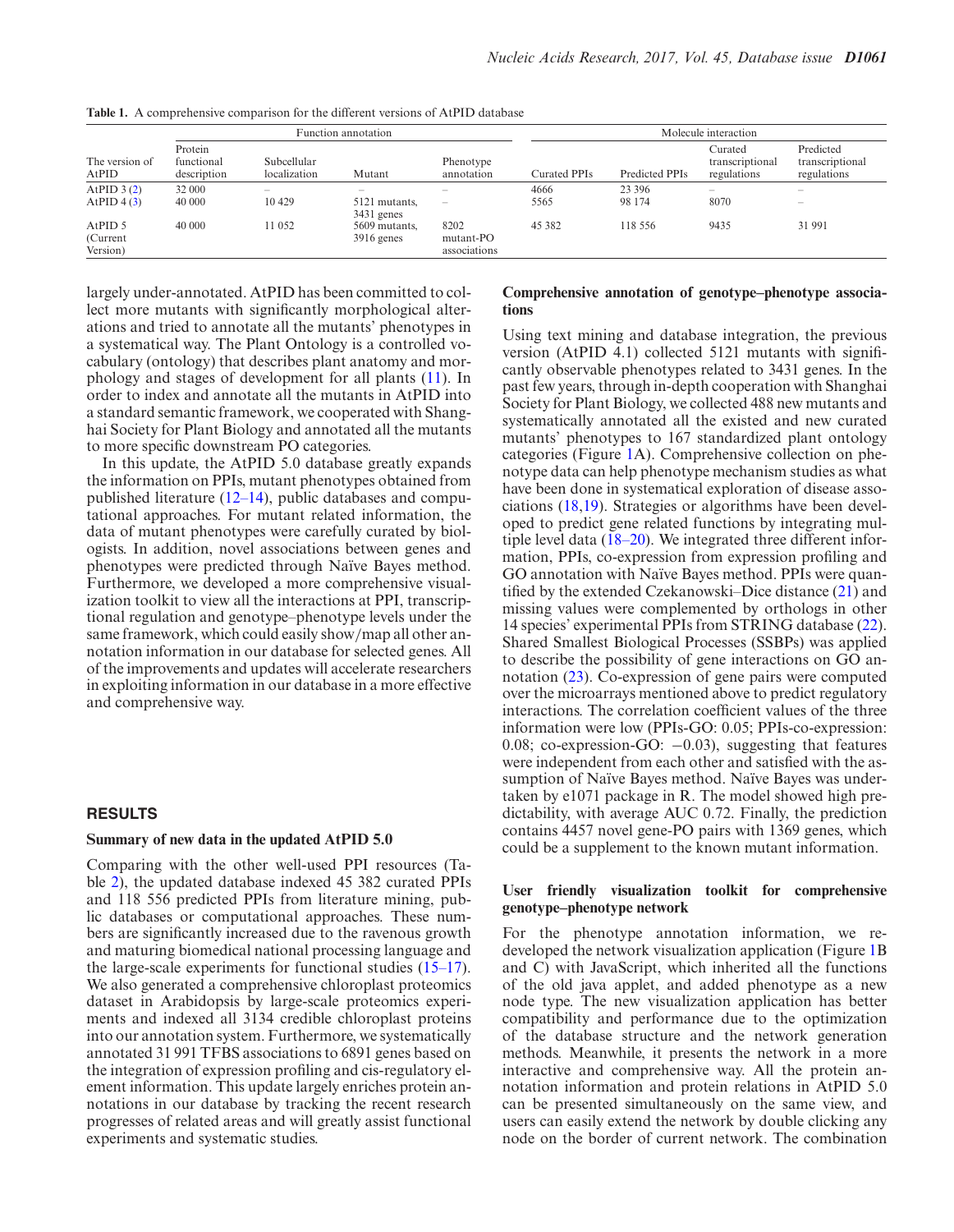| PPI-related<br>database | Description for the PPI database                                                                                                                     | Curated<br><b>PPIs</b> | Predicted<br><b>PPIs</b> |
|-------------------------|------------------------------------------------------------------------------------------------------------------------------------------------------|------------------------|--------------------------|
| AtPID $5.0$             | An integrated database resource for protein interaction network and functional annotation<br>proteome.(http://www.megabionet.org/atpid)              | 45 382                 | 118.556                  |
| PAIR                    | The predicted <i>Arabidopsis</i> interactome resource(http://www.cls.zju.edu.cn/pair/) (24)                                                          | 5990                   | 137986                   |
| <b>TAIR</b>             | A database of genetic and molecular biology data for the model higher plant <i>Arabidopsis</i><br><i>thaliana.</i> (http://www.arabidopsis.org) (25) | 6503                   |                          |
| BioGRID                 | An interaction repository with data compiled through comprehensive curation<br>efforts. $(\frac{http://thebiogrid.org/}{26})$                        | 42 216                 |                          |
| <b>STRING</b>           | A database of predicted functional associations between proteins (http://string-db.org/) (27)                                                        |                        | >1000000                 |

<span id="page-2-0"></span>**Table 2.** Numbers of interactions in AtPID 5.0 compared with the other well-used data resources



**Figure 1.** The overview and network display of the curated genotype–phenotype associations in AtPID 5.0. Top left corner (**A**) exhibits the top level Plant Ontology (PO) entries in *Arabidopsis* and the annotated gene numbers related to this PO. Bottom right corner (**B**) shows the flower-associated network. (**C**) Node with mouse hovering annotation.

of genotype–phenotype associations and the protein interaction information can provide existing knowledge of selected proteins to biologists in a very intuitive way and help them easily understand the functional relations to confirm their hypotheses or inspire them on new study designs.

# **CONCLUSIONS**

Here, we have made great efforts to provide a significantly improved resource for genotype–phenotype associations, which could serve as a resource for experimental design and facilitate genome-wide systematical studies in Arabidopsis. The AtPID 5.0 also provides illustrations of the functional annotation and protein network with a friendly web-based interface. We have largely extended the current annotation information by literature curation, bioinformatics predictions and also the high-throughput experimental data in the AtPID 5.0, e.g. we generated a comprehensive chloroplast proteomics dataset in Arabidopsis by large-scale proteomics experiments and indexed all the data as the evidence for subcellular localization in current AtPID. We will continue to accumulate more genome-wide data to better serve the research community.

#### **ACKNOWLEDGEMENTS**

We are grateful to Dr. Wenzhong Xiao from Harvard Medical School for assistance in revising manuscript, Wubin Ding and Huanlong Liu from East China Normal University for giving technical supports on this research. We are grateful to Drs. Jin Xu and Xiaolong Pu from East China Normal University for their support on this project.